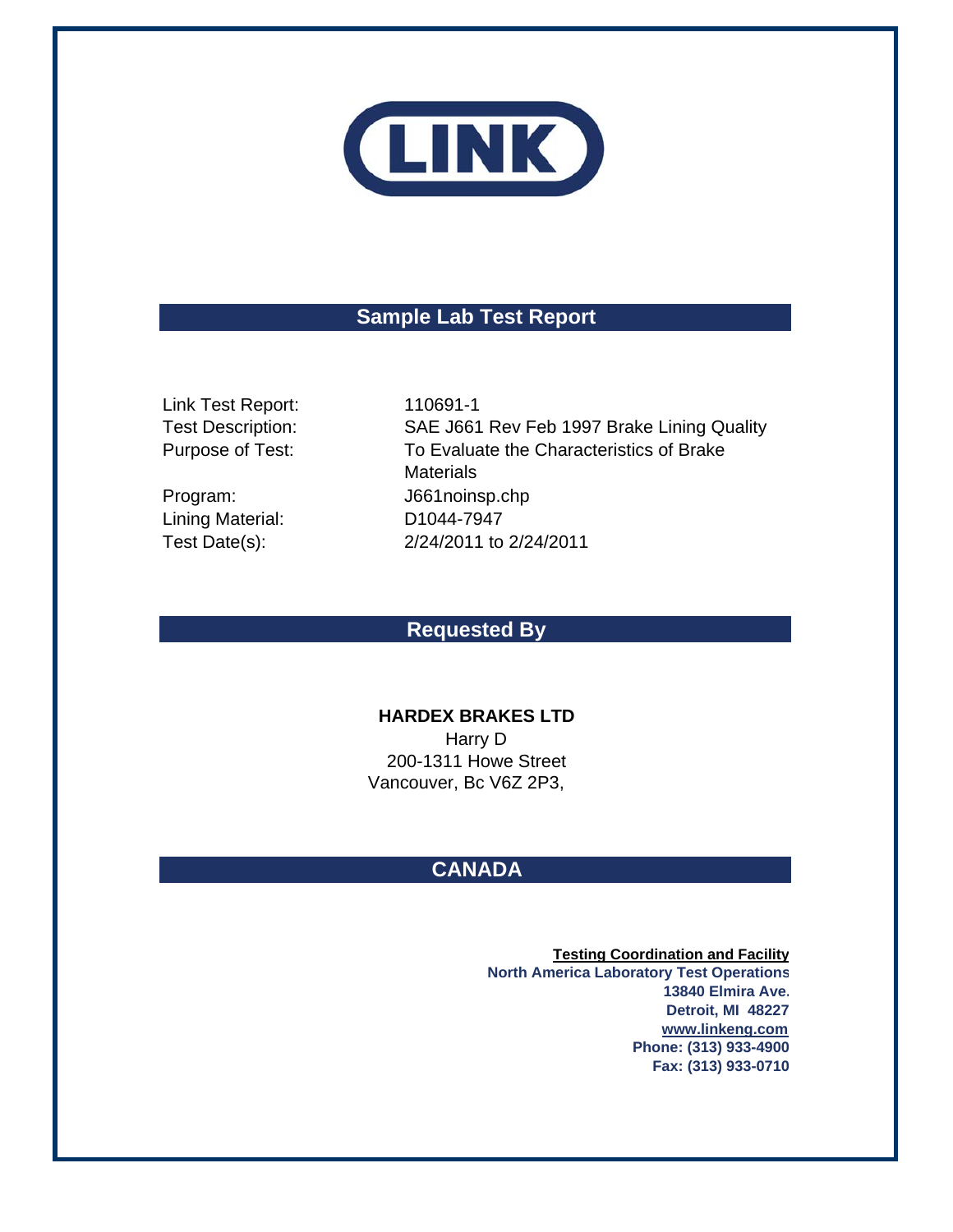Test Number 110691-1



# **SAE J661 Rev Feb 1997 Brake Lining Quality Test**

| <b>Test Information</b>            |                         |                          |
|------------------------------------|-------------------------|--------------------------|
| <b>Customer Name</b>               |                         | <b>Hardex Brakes Ltd</b> |
| Requestor                          | Harry D                 |                          |
| <b>Test Procedure</b>              | <b>SAE J661</b>         |                          |
| <b>Program Number</b>              | J661noinsp.chp          |                          |
| <b>Test Coordinator</b>            | FOREN, TODD             |                          |
| <b>Test Equipment</b>              |                         | Chase Machine 0013       |
| <b>Test Dates</b>                  |                         | 2/24/2011 to 2/24/2011   |
| Datalogger                         | v1.0.10                 |                          |
| <b>Template Version</b>            | 2.00                    |                          |
|                                    |                         |                          |
| <b>Setup Details</b>               |                         |                          |
| <b>Sample Material</b>             | D <sub>1044</sub> -7947 |                          |
| Sample Size                        | 1" X 1"                 |                          |
| Sample Manufacturer                |                         | <b>Hardex Brakes Ltd</b> |
| <b>Test Pressure</b>               | 150 psi                 |                          |
| <b>Sample Test Summary</b>         |                         |                          |
| <b>Normal Friction Coefficient</b> | 0.354                   | Pass                     |
| <b>Normal Friction Class</b>       | F                       |                          |
| <b>Hot Friction Coefficient</b>    | 0.367                   | Pass                     |
| <b>Hot Friction Class</b>          | F                       |                          |
| <b>Minimum Bold Coefficient</b>    | 0.317                   | Pass                     |
| <b>Max Variation Below Average</b> | 0.000                   | Pass                     |
| Max % Variation for Bold Readings  |                         |                          |
|                                    | 0%                      | Pass                     |
|                                    |                         |                          |
|                                    |                         |                          |
|                                    |                         |                          |
|                                    |                         |                          |
| Pass / Fail                        | <b>Pass</b>             |                          |
|                                    |                         |                          |

**Comments:**

| <b>Created by:</b>  | <b>Todd Foren</b><br>$(313)$ 933-4900 | Title | <b>Test Engineer</b>       | <b>Date</b> | 2/24/2011 |
|---------------------|---------------------------------------|-------|----------------------------|-------------|-----------|
| <b>Reviewed by:</b> | <b>Todd Foren</b><br>$(313)$ 933-4900 |       | <b>Title</b> Test Engineer | <b>Date</b> | 2/24/2011 |

Data applicable to the materials tested. **Valid if signed by the test engineer.** Report can be copied in full. Bilateral uncertainty of measurements 0.63% of FS. Coverage factor of 2. Confidence of 95%. Details available upon request.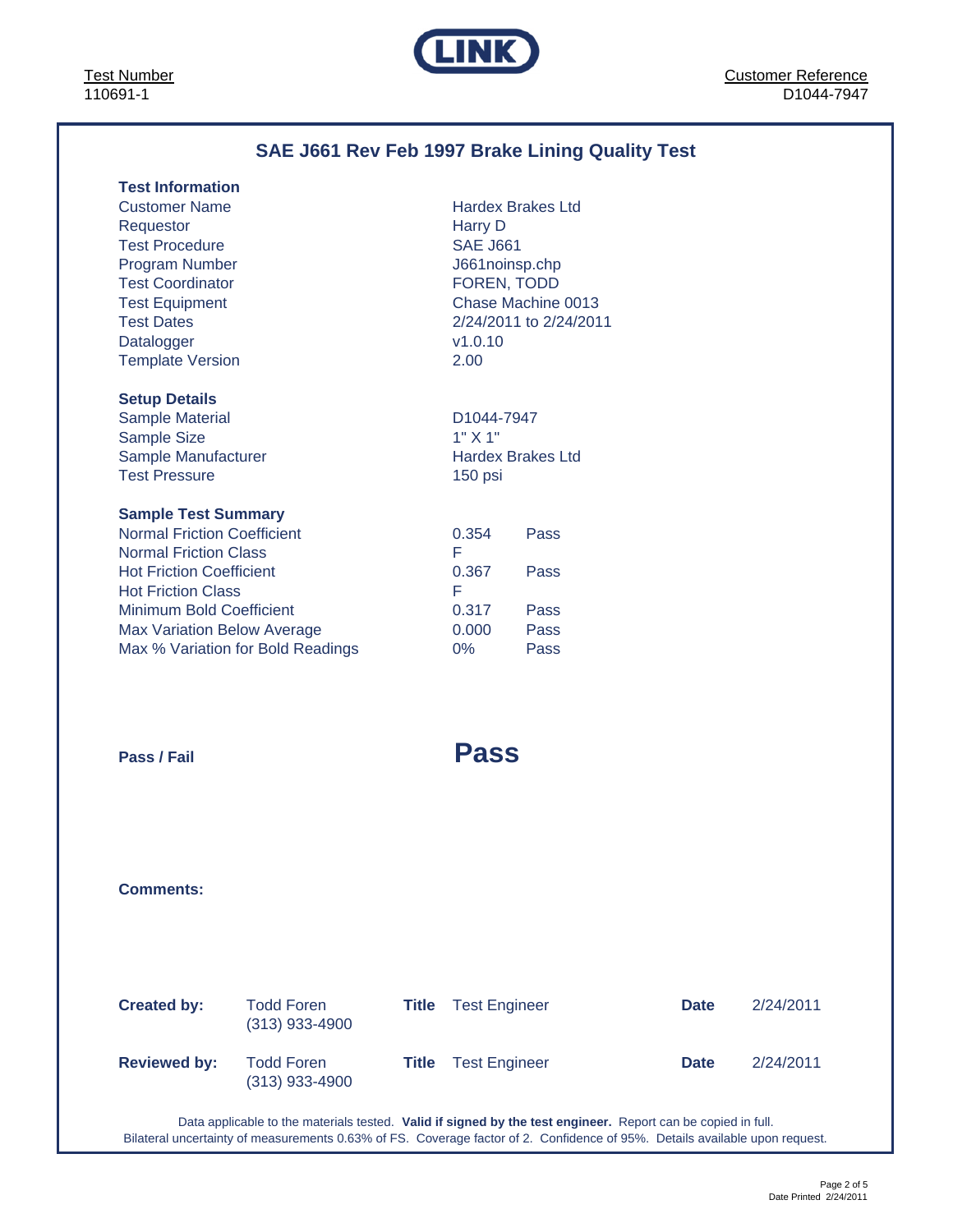

Customer Reference D1044-7947

|                                                                         | Sample 1<br>110691-D1                                                                     | Sample 2 | <b>Test Number</b><br>Sample 3      | Sample 4 | Sample 5 |                                                                                                 | Manufacturer<br><b>HARDEX BRAKE</b>                                           |                                                                                                                                           |        |
|-------------------------------------------------------------------------|-------------------------------------------------------------------------------------------|----------|-------------------------------------|----------|----------|-------------------------------------------------------------------------------------------------|-------------------------------------------------------------------------------|-------------------------------------------------------------------------------------------------------------------------------------------|--------|
| Application<br>$\mathbf 1$<br>20                                        | Sample 1<br>0.426<br>0.483                                                                | Sample 2 | <b>Initial Baseline</b><br>Sample 3 | Sample 4 | Sample 5 |                                                                                                 | Material<br>D1044-7947                                                        |                                                                                                                                           |        |
| Temp (F)<br>200<br>500<br>(or Temp @ 10min)                             | Sample 1<br>0.502<br>0.441                                                                | Sample 2 | <b>First Fade</b><br>Sample 3       | Sample 4 | Sample 5 |                                                                                                 | Normal<br>Hot                                                                 | 0.354<br>0.367                                                                                                                            | F<br>F |
|                                                                         |                                                                                           |          | <b>First Recovery</b>               |          |          |                                                                                                 |                                                                               |                                                                                                                                           |        |
| Temp (F)<br>500<br>400<br>300<br>200                                    | Sample 1<br>0.429<br>0.447<br>0.464<br>0.448                                              | Sample 2 | Sample 3                            | Sample 4 | Sample 5 | Average<br>0.429<br>0.447<br>0.464<br>0.448                                                     |                                                                               | Norm/Hot<br>Hot<br>Hot                                                                                                                    |        |
|                                                                         |                                                                                           |          | Wear                                |          |          |                                                                                                 |                                                                               |                                                                                                                                           |        |
| Application<br>1<br>100                                                 | Sample 1<br>0.479<br>0.277                                                                | Sample 2 | Sample 3                            | Sample 4 | Sample 5 |                                                                                                 |                                                                               |                                                                                                                                           |        |
|                                                                         |                                                                                           |          | <b>Second Fade</b>                  |          |          |                                                                                                 | Max Var.                                                                      |                                                                                                                                           |        |
| Temp (F)<br>200<br>250<br>300<br>350<br>400<br>450<br>500<br>550<br>600 | Sample 1<br>0.342<br>0.376<br>0.398<br>0.338<br>0.317<br>0.357<br>0.351<br>0.339<br>0.303 | Sample 2 | Sample 3                            | Sample 4 | Sample 5 | <b>Average</b><br>0.342<br>0.376<br>0.398<br>0.338<br>0.317<br>0.357<br>0.351<br>0.339<br>0.303 | 0.000<br>0.000<br>0.000<br>0.000<br>0.000<br>0.000<br>0.000<br>0.000<br>0.000 | < Average Norm/Hot % Var<br><b>Normal</b><br><b>Normal</b><br><b>Normal</b><br><b>Normal</b><br><b>Normal</b><br>Hot<br>Hot<br>Hot<br>Hot |        |
| 650<br>(or Temp @ 10min)                                                |                                                                                           |          |                                     |          |          |                                                                                                 |                                                                               | Hot                                                                                                                                       |        |
|                                                                         |                                                                                           |          |                                     |          |          |                                                                                                 |                                                                               |                                                                                                                                           |        |
| Temp (F)<br>600<br>500<br>400<br>300<br>200                             | Sample 1<br>0.330<br>0.338<br>0.343<br>0.359<br>0.368                                     | Sample 2 | <b>Second Recovery</b><br>Sample 3  | Sample 4 | Sample 5 | Average<br>0.330<br>0.338<br>0.343<br>0.359<br>0.368                                            | Max Var.<br>0.000<br>0.000<br>0.000<br>0.000<br>0.000                         | < Average Norm/Hot % Var<br>Hot<br>Hot<br>Hot                                                                                             |        |
| Application<br>1<br>20                                                  | Sample 1<br>0.371<br>0.362                                                                | Sample 2 | <b>Final Baseline</b><br>Sample 3   | Sample 4 | Sample 5 |                                                                                                 |                                                                               |                                                                                                                                           |        |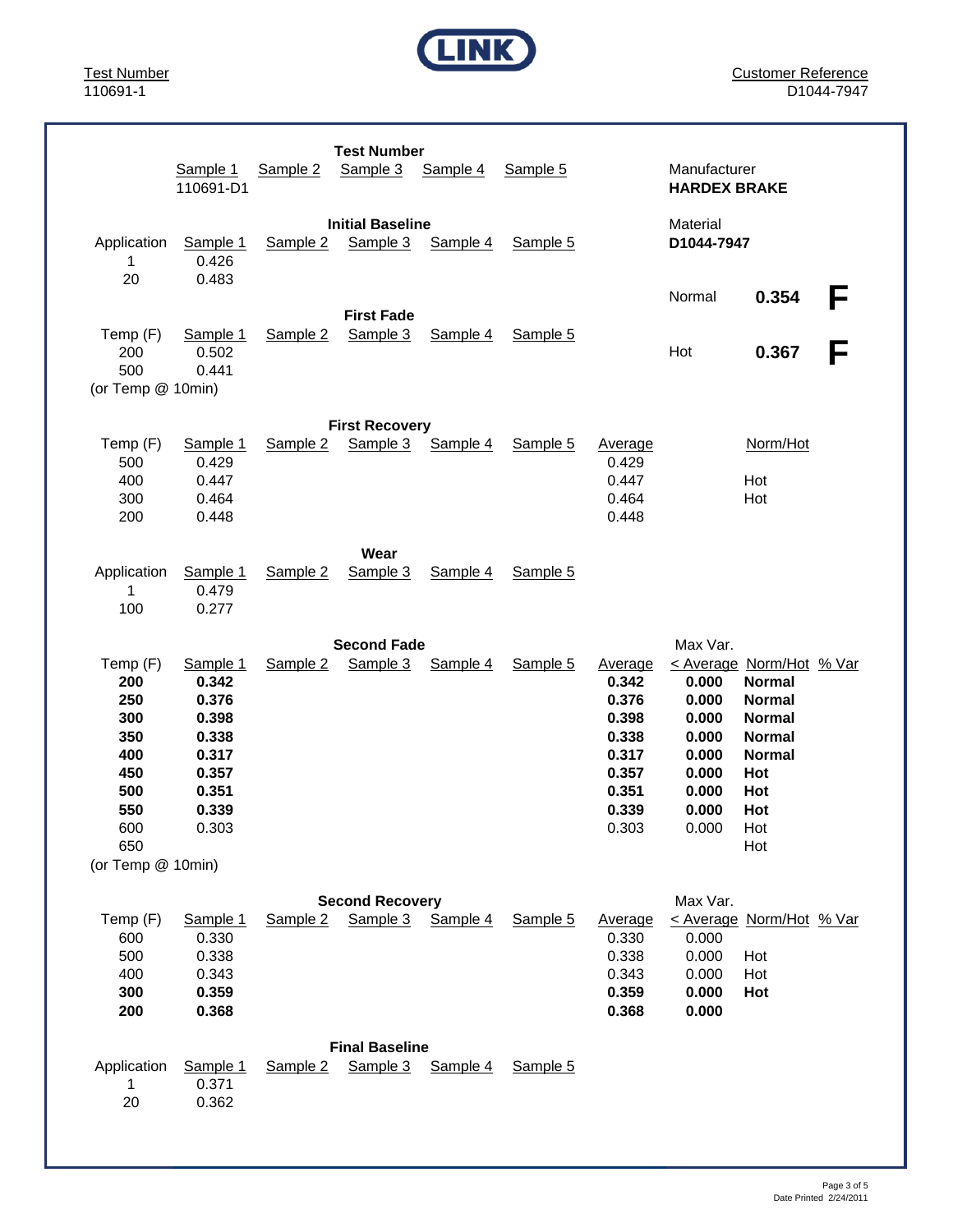

| Manufacturer: HARDEX BRAKE<br>Material: D1044-7947 | Normal | 0.354 | 2/24/2011<br>110691-D1 |
|----------------------------------------------------|--------|-------|------------------------|
| Test Pressure: 150 psi                             | Hot    | 0.367 | Sample 1 of 1          |

| I<br>v<br>v<br>× |  |
|------------------|--|
|------------------|--|

|                | Initial | <b>Final</b> | Loss  |    | Specific Wear |              |  |  |
|----------------|---------|--------------|-------|----|---------------|--------------|--|--|
| Weight (gr)    | 9.762   | 9.317        | ა.445 | 5% | 3.54E-03      | ar/hp-hr     |  |  |
| Thickness (in) | 0.249   | 0.238        | 0.01' | 4% | 8.75E-05      | $in3/hD$ -hr |  |  |

Event | Force (lb)  $\vert \qquad \mu \qquad \vert$  Force (lb)  $\vert \qquad \mu \vert$ 1 64 0.426 56 0.371 10 65 0.437 5 65 0.436 54 0.367 20 64 0.425 10 66 0.434 58 0.379 130 52 0.346 15 73 0.482 57 0.375 40 52 0.347 20 74 0.483 55 0.362 50 48 0.313 **Baseline** Initial | Final

| Wear  |            |       |  |  |  |  |  |  |
|-------|------------|-------|--|--|--|--|--|--|
| Event | Force (lb) |       |  |  |  |  |  |  |
|       | 73         | 0.479 |  |  |  |  |  |  |
| 10    | 65         | 0.437 |  |  |  |  |  |  |
| 20    | 64         | 0.425 |  |  |  |  |  |  |
| 30    | 52         | 0.346 |  |  |  |  |  |  |
| 40    | 52         | 0.347 |  |  |  |  |  |  |
| 50    | 48         | 0.313 |  |  |  |  |  |  |
| 60    | 46         | 0.306 |  |  |  |  |  |  |
| 70    | 43         | 0.284 |  |  |  |  |  |  |
| 80    | 42         | 0.283 |  |  |  |  |  |  |
| 90    | 48         | 0.320 |  |  |  |  |  |  |
| 100   | 42         | 0.277 |  |  |  |  |  |  |

| <b>First Fade</b> |            |       |           |            | <b>Second Fade</b> |       |           |
|-------------------|------------|-------|-----------|------------|--------------------|-------|-----------|
| Time (sec)        | Force (lb) | u     | Temp (°F) | Time (sec) | Force (lb)         | μ     | Temp (°F) |
| 0                 | 76         | 0.502 | 245       | $\Omega$   | 51                 | 0.342 | 204       |
| 30                | 77         | 0.516 | 289       | 30         | 59                 | 0.398 | 238       |
| 60                | 79         | 0.522 | 338       | 60         | 55                 | 0.370 | 278       |
| 90                | 76         | 0.507 | 381       | 90         | 58                 | 0.385 | 315       |
| 120               | 74         | 0.493 | 422       | 120        | 50                 | 0.331 | 357       |
| 150               | 71         | 0.473 | 461       | 150        | 49                 | 0.327 | 388       |
| 180               | 65         | 0.433 | 499       | 180        | 55                 | 0.369 | 427       |
| 210               | 63         | 0.414 | 528       | 210        | 54                 | 0.364 | 457       |
| 240               |            |       |           | 240        | 54                 | 0.359 | 495       |
| 270               |            |       |           | 270        | 56                 | 0.375 | 521       |
| 300               |            |       |           | 300        | 52                 | 0.348 | 551       |
| 330               |            |       |           | 330        | 50                 | 0.330 | 574       |
| 360               |            |       |           | 360        | 43                 | 0.284 | 597       |
| 390               |            |       |           | 390        | 45                 | 0.302 | 619       |
| 420               |            |       |           | 420        | 47                 | 0.317 | 639       |
| 450               |            |       |           | 450        |                    |       |           |
| 480               |            |       |           | 480        |                    |       |           |
| 510               |            |       |           | 510        |                    |       |           |
| 540               |            |       |           | 540        |                    |       |           |
| 570               |            |       |           | 570        |                    |       |           |
| 600               |            |       |           | 600        |                    |       |           |

| Event | Force (lb) |       | Temp (°F) |
|-------|------------|-------|-----------|
|       | 67         | 0.429 | 498       |
|       | 66         | 0.447 | 399       |
|       | 69         | 0.464 | 300       |
|       | 66         | 0.448 | 201       |

#### **Second Fade**

| ie (sec)         | Force (lb) | $\mathsf{u}$ | Temp $(^{\circ}F)$ | Time (sec) | Force (lb) | $\mathsf{u}$ | Temp $(^{\circ}F)$ |
|------------------|------------|--------------|--------------------|------------|------------|--------------|--------------------|
| $\overline{0}$   | 76         | 0.502        | 245                | 0          | 51         | 0.342        | 204                |
| 30               | 77         | 0.516        | 289                | 30         | 59         | 0.398        | 238                |
| 60               | 79         | 0.522        | 338                | 60         | 55         | 0.370        | 278                |
| 90               | 76         | 0.507        | 381                | 90         | 58         | 0.385        | 315                |
| 120              | 74         | 0.493        | 422                | 120        | 50         | 0.331        | 357                |
| 150              | 71         | 0.473        | 461                | 150        | 49         | 0.327        | 388                |
| 180              | 65         | 0.433        | 499                | 180        | 55         | 0.369        | 427                |
| $\overline{210}$ | 63         | 0.414        | 528                | 210        | 54         | 0.364        | 457                |
| 240              |            |              |                    | 240        | 54         | 0.359        | 495                |
| 270              |            |              |                    | 270        | 56         | 0.375        | 521                |
| $\overline{300}$ |            |              |                    | 300        | 52         | 0.348        | 551                |
| $\overline{330}$ |            |              |                    | 330        | 50         | 0.330        | 574                |
| 360              |            |              |                    | 360        | 43         | 0.284        | 597                |
| $\overline{390}$ |            |              |                    | 390        | 45         | 0.302        | 619                |
| 420              |            |              |                    | 420        | 47         | 0.317        | 639                |
| 450              |            |              |                    | 450        |            |              |                    |
| 480              |            |              |                    | 480        |            |              |                    |
| 510              |            |              |                    | 510        |            |              |                    |
| $\overline{540}$ |            |              |                    | 540        |            |              |                    |
| 570              |            |              |                    | 570        |            |              |                    |
| 600              |            |              |                    | 600        |            |              |                    |

#### **First Recovery Community Community Second Recovery**

| Event | Force (lb) |       | $(^{\circ}F)$<br>Геmр ( | Event | Force (lb) |       | (°F)<br>⊺emp |
|-------|------------|-------|-------------------------|-------|------------|-------|--------------|
|       | 67         | 0.429 | 498                     |       | 52         | 0.330 | 597          |
|       | 66         | 0.447 | 399                     |       | 50         | 0.338 | 498          |
|       | 69         | 0.464 | 300                     |       | 50         | 0.343 | 399          |
|       | 66         | 0.448 | 201                     |       | 52         | 0.359 | 299          |
|       |            |       |                         |       | 54         | 0.368 | 200          |